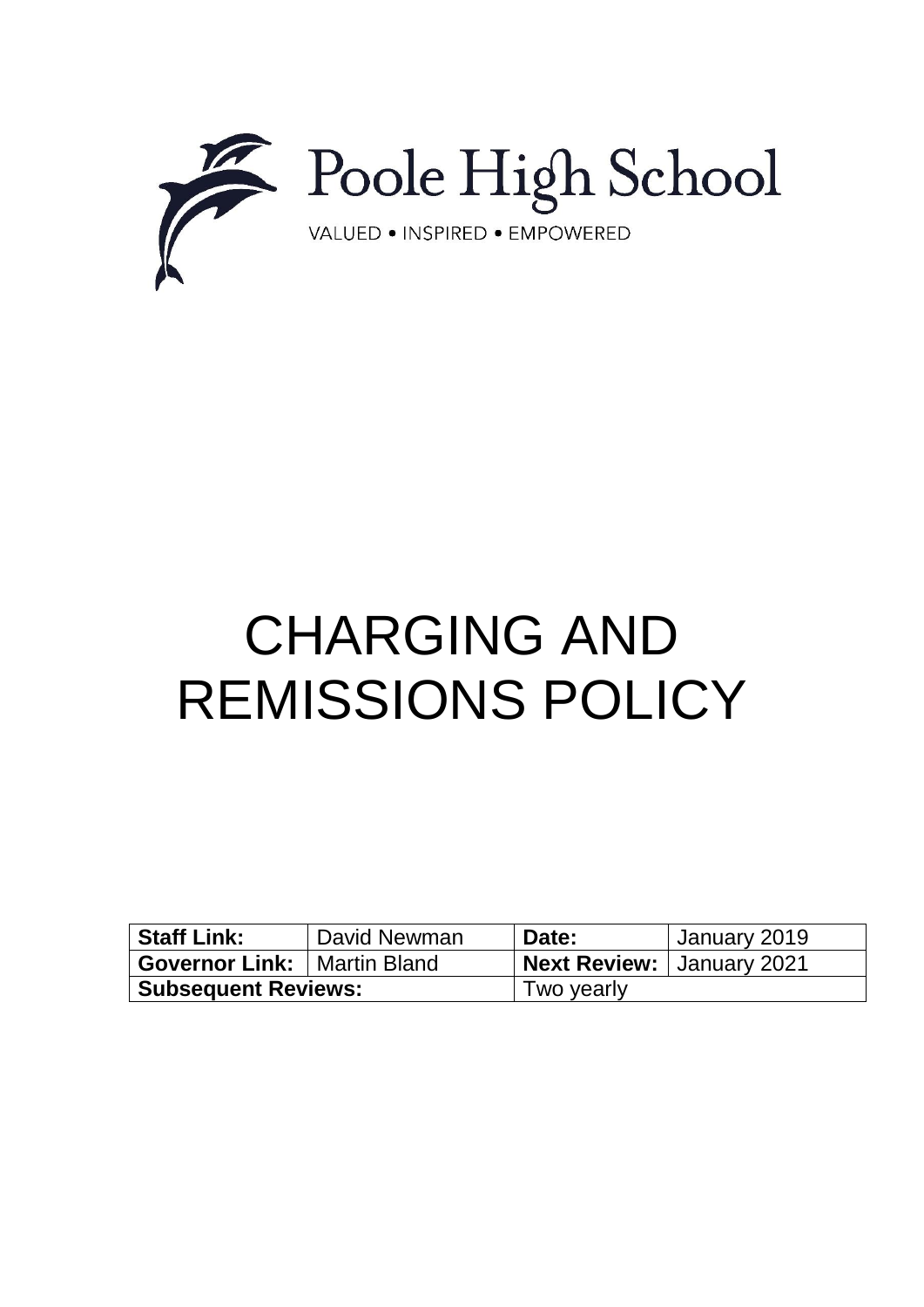## **. Aims**

Our school aims to:

- Have robust, clear processes in place for charging and remissions
- Clearly set out the types of activity that can be charged for and when charges will be made

# **2. Legislation and guidance**

This policy is based on advice from the Department for Education (DfE) on [charging for school activities](https://www.gov.uk/government/publications/charging-for-school-activities) and [the Education Act 1996,](http://www.legislation.gov.uk/ukpga/1996/56/part/VI/chapter/III) sections 449-462 of which set out the law on charging for school activities in maintained schools in England.

## **3. Definitions**

- Charge: a fee payable for specifically defined activities
- Remission: the cancellation of a charge which would normally be payable

## **4. Roles and responsibilities**

## **4.1 The governing board**

The governing board has overall responsibility for approving the charging and remissions policy, but can delegate this to a committee, an individual governor or the Headteacher.

The governing board also has overall responsibility for monitoring the implementation of this policy.

In our school, monitoring the implementation of this policy has been delegated to the Headteacher

## **4.2 The Headteacher**

The Headteacher is responsible for ensuring staff are familiar with the charging and remissions policy, and that it is being applied consistently.

# **4.3 Staff**

Our staff are responsible for:

- Implementing the charging and remissions policy consistently
- Notifying the Headteacher of any specific circumstances which they are unsure about or where they are not certain if the policy applies

The senior leadership team will provide staff with appropriate training in relation to this policy and its implementation.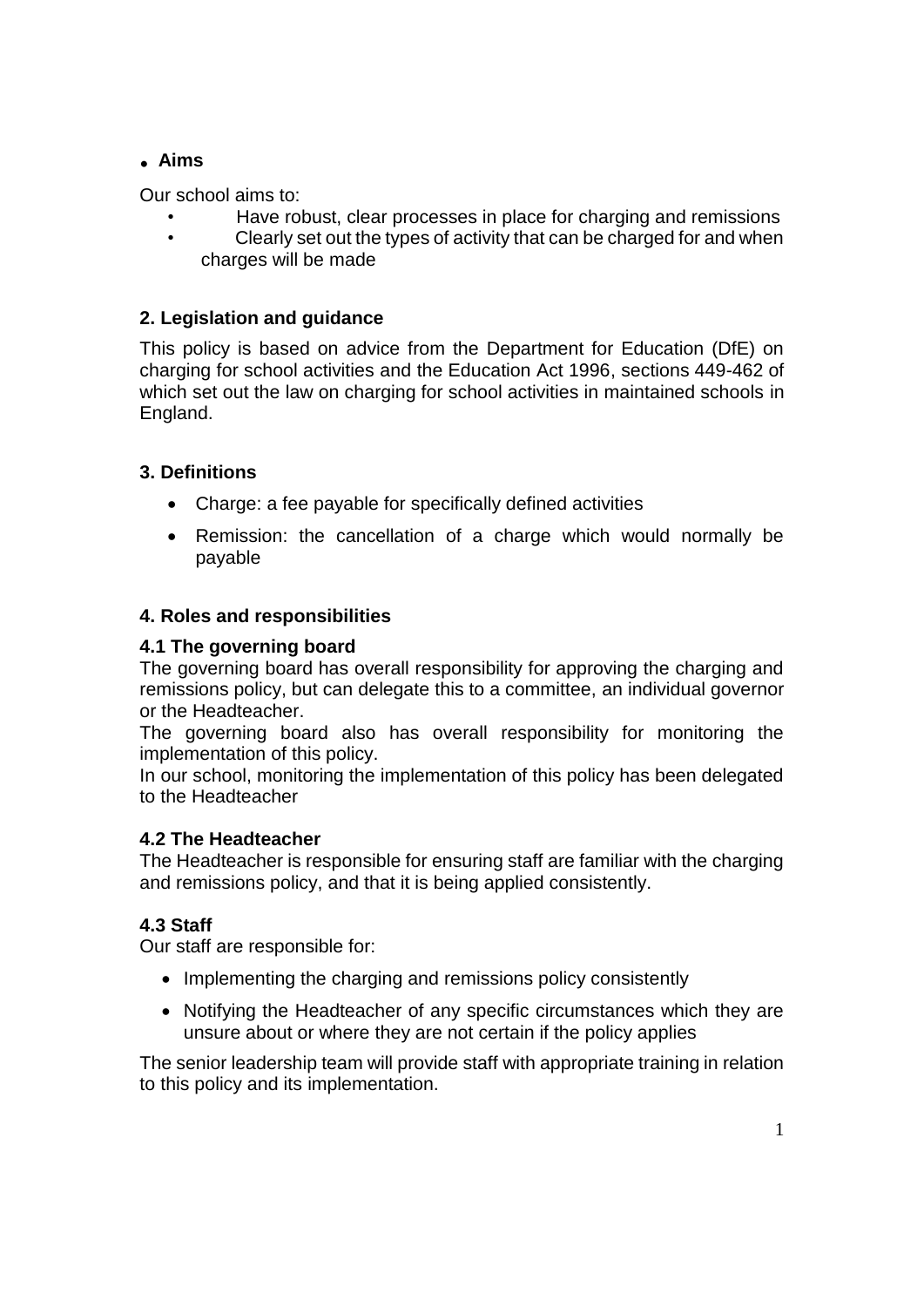## **4.4 Parents**

Parents are expected to notify staff or the Headteacher of any concerns or queries regarding the charging and remissions policy.

## **5. Where charges cannot be made**

#### Below we set out **what the school cannot charge for**:

#### **5.1 Education**

- Admission applications
- Education provided during school hours (including the supply of any materials, books, instruments or other equipment)
- Education provided outside school hours if it is part of:
	- $\circ$  The national curriculum
	- o A syllabus for a prescribed public examination that the pupil is being prepared for at the school
	- o Religious education
- Instrumental or vocal tuition, for pupils learning individually or in groups, unless the tuition is provided at the request of the pupil's parent
- Entry for a prescribed public examination if the pupil has been prepared for it at the school
- Examination re-sit(s) if the pupil is being prepared for the re-sit(s) at the school

#### **5.2 Transport**

- Transporting registered pupils to or from the school premises, where the local authority has a statutory obligation to provide transport
- Transporting registered pupils to other premises where the governing board or local authority has arranged for pupils to be educated
- Transport that enables a pupil to meet an examination requirement when he or she has been prepared for that examination at the school
- Transport provided in connection with an educational visit

#### **5.3 Residential visits**

- Education provided on any visit that takes place during school hours
- Education provided on any visit that takes place outside school hours if it is part of:
	- o The national curriculum
	- o A syllabus for a prescribed public examination that the pupil is being prepared for at the school
	- o Religious education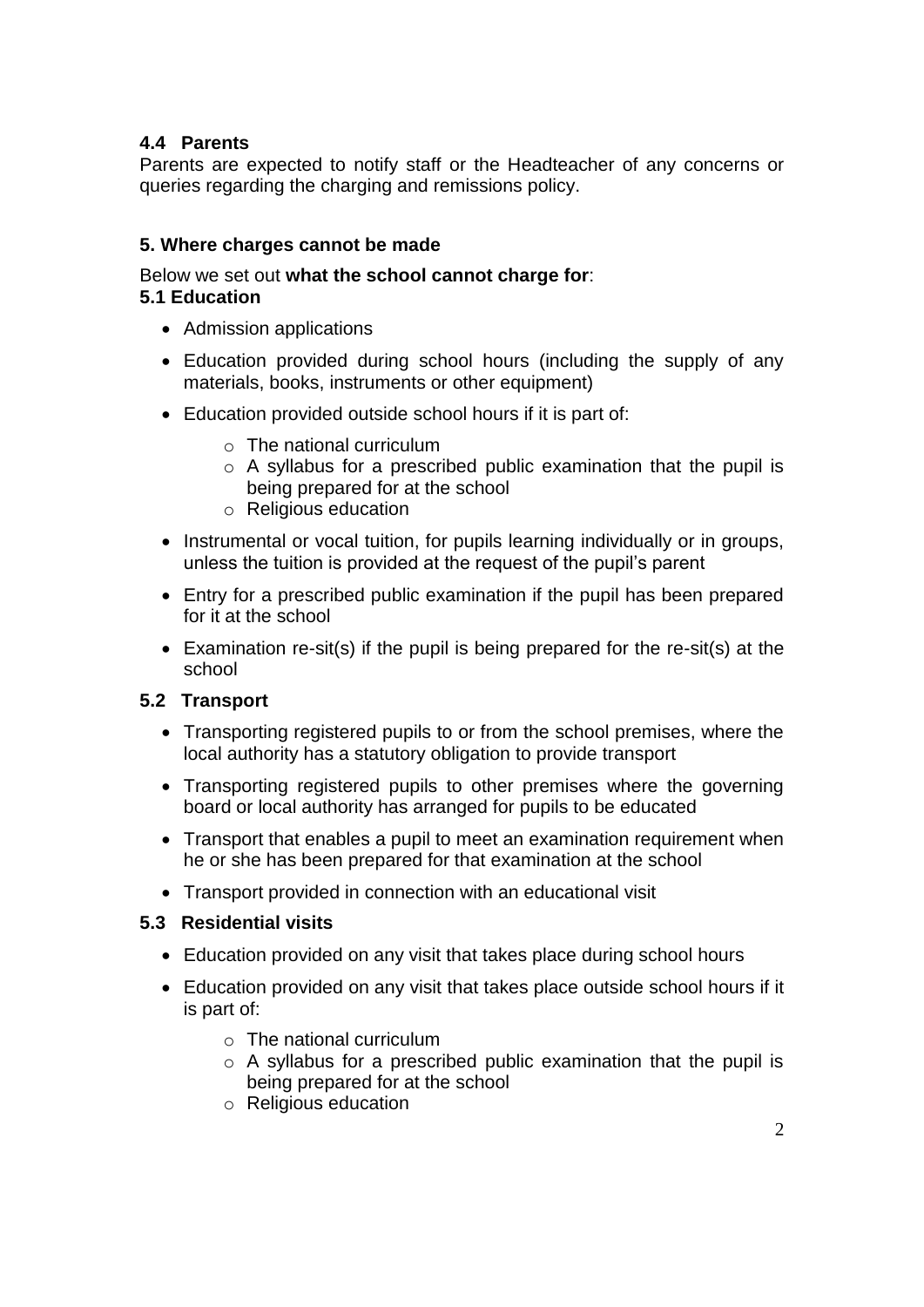• Supply teachers to cover for those teachers who are absent from school accompanying pupils on a residential visit

#### **6. Where charges can be made**

Below we set out **what the school can charge for**.

#### **6.1 Education**

- Any materials, books, instruments or equipment, where the child's parent wishes him or her to own them
- Optional extras (see below)
- Music and vocal tuition, in limited circumstances
- Certain early years provision
- Community facilities

#### **6.2 Optional extras**

We are able to charge for activities known as 'optional extras'. In these cases, the school can charge for providing materials, books, instruments or equipment. The following are optional extras:

- Education provided outside of school time that is not part of:
	- o The national curriculum
	- o A syllabus for a prescribed public examination that the pupil is being prepared for at the school
	- o Religious education
- Examination entry fee(s) if the registered pupil has not been prepared for the examination(s) at the school
- Transport (other than transport that is required to take the pupil to school or to other premises where the local authority/governing board has arranged for the pupil to be provided with education)
- Board and lodging for a pupil on a residential visit
- Extended day services offered to pupils (such as breakfast clubs, afterschool clubs, tea and supervised homework sessions)

When calculating the cost of optional extras, an amount may be included in relation to:

- Any materials, books, instruments or equipment provided in connection with the optional extra
- The cost of buildings and accommodation
- Non-teaching staff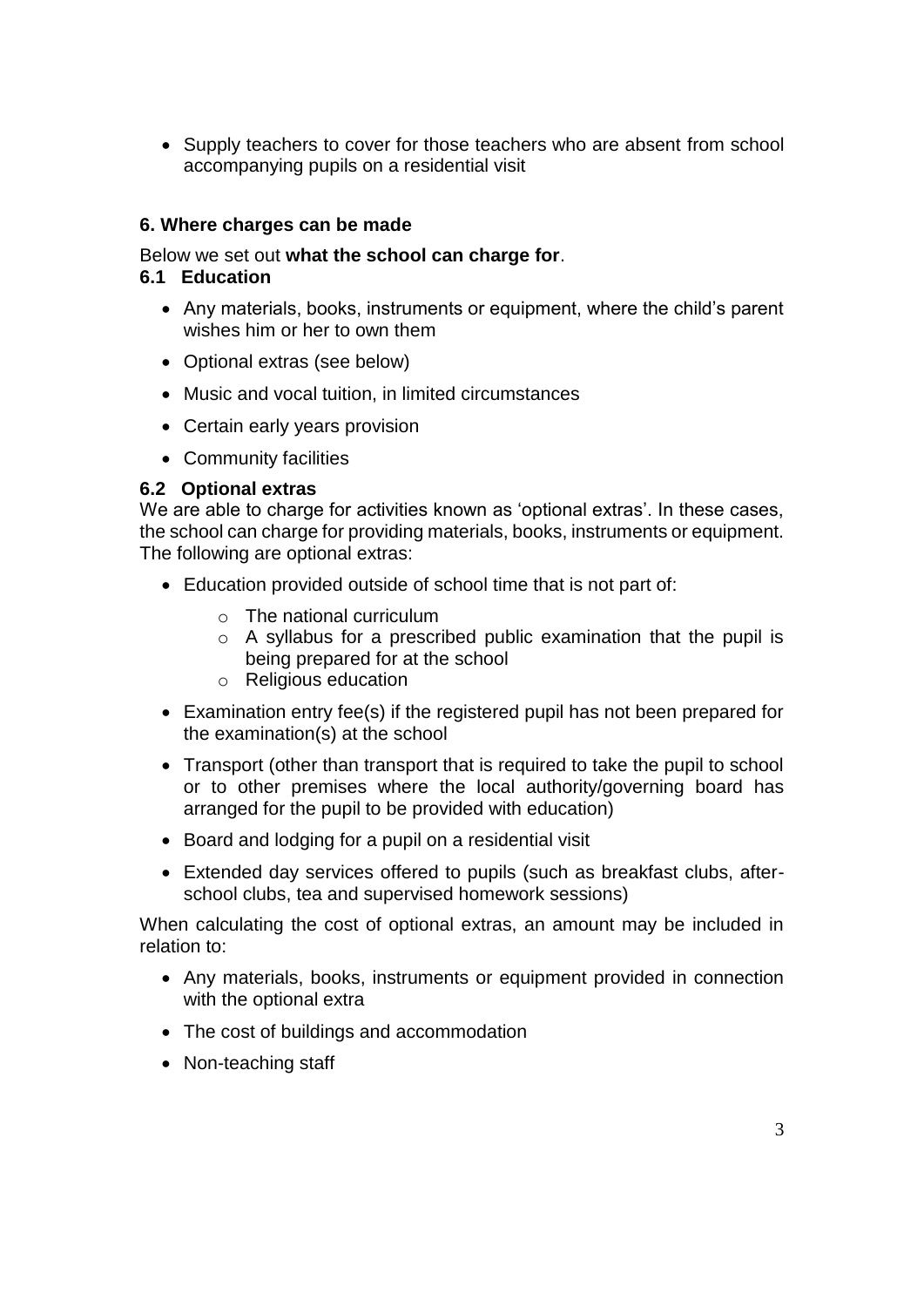- Teaching staff engaged under contracts for services purely to provide an optional extra (including supply teachers engaged specifically to provide the optional extra)
- The cost, or an appropriate proportion of the costs, for teaching staff employed to provide tuition in playing a musical instrument, or vocal tuition, where the tuition is an optional extra

Any charge made in respect of individual pupils will not be greater than the actual cost of providing the optional extra activity, divided equally by the number of pupils participating.

Any charge will not include an element of subsidy for any other pupils who wish to take part in the activity but whose parents are unwilling or unable to pay the full charge.

In cases where a small proportion of the activity takes place during school hours, the charge cannot include the cost of alternative provision for those pupils who do not wish to participate.

Parental agreement is necessary for the provision of an optional extra which is to be charged for.

## **6.3 Music tuition**

The school can charge for vocal or instrumental tuition provided either individually or to groups of pupils, provided that the tuition is provided at the request of the pupil's parent.

Charges may not exceed the cost of the provision, including the cost of the staff giving the tuition.

Charges cannot be made:

- If the teaching is an essential part of the national curriculum
- If the teaching is provided under the first access to the Key Stage 2 instrumental and vocal tuition programme
- For a pupil who is looked after by a local authority

#### **6.4 Residential visits**

We can charge for board and lodging on residential visits, but the charge must not exceed the actual cost.

#### **7. Voluntary contributions**

As an exception to the requirements set out in section 5 of this policy, the school is able to ask for voluntary contributions from parents to fund activities during school hours which would not otherwise be possible.

Some activities for which the school may ask parents for voluntary contributions include:

Library books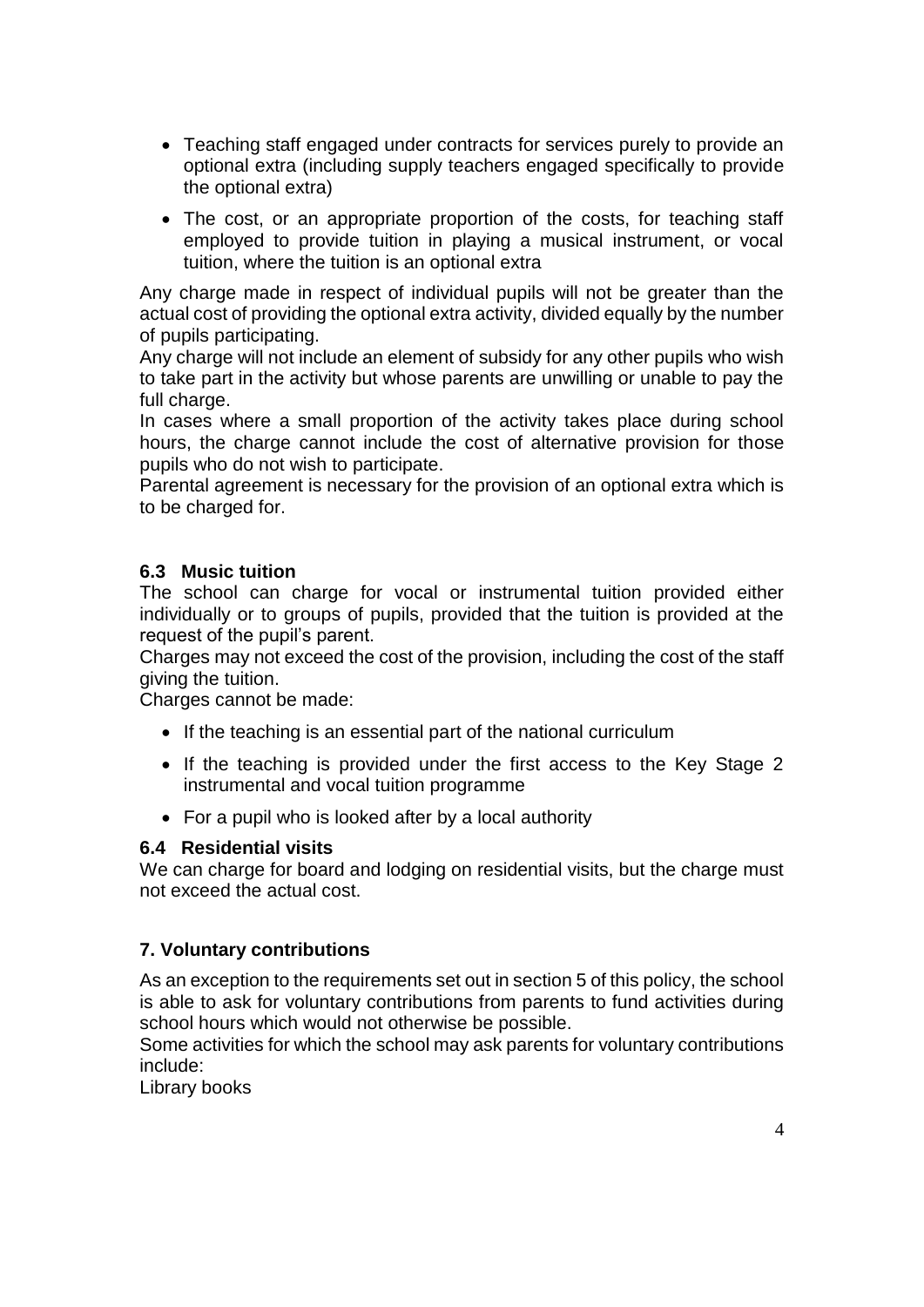**There is no obligation for parents to make any contribution, and no child will be excluded from an activity if their parents are unwilling or unable to pay**. If the school is unable to raise enough funds for an activity or visit then it will be cancelled.

#### **8. Activities this school charges for**

The school will charge for the following activities:

For regular activities, the charges for each activity will be determined by the governing board and reviewed in January each year. Parents will be informed of the charges for the coming year in February each year.

#### **9. Remissions**

In some circumstances the school may not charge for items or activities set out in sections 6 and 8 of this policy. This will be at the discretion of the governing board and will depend on the activity in question.

#### **9.1 Remissions for residential visits**

Parents who can prove they are in receipt of the following benefits will be exempt from paying the cost of board and lodging for residential visits:

- Universal credit in prescribed circumstances
- Income Support
- Income Based Jobseekers Allowance
- Support under part VI of the Immigration and Asylum Act 1999
- Child Tax Credit, provided that Working Tax Credit is not also received and the family's income (as assessed by Her Majesty's Revenue and Customs) does not exceed £16,190
- The quarantee element of State Pension Credit
- An income related employment and support allowance that was introduced on 27 October 2008

#### **10. Breakages and damages**

Where a student's behaviour results in damage to school property or equipment, including any time a student is on a school trip, parents may be asked to pay for the necessary repair or replacement. Each incident will be dealt with on its own merit and at the school's discretion.

Due to the high number of library books that are either lost, stolen or damaged the school will ask for a £10 deposit per student when they join the school. This deposit will purely be to cover the cost of books lost, stolen or damaged as a